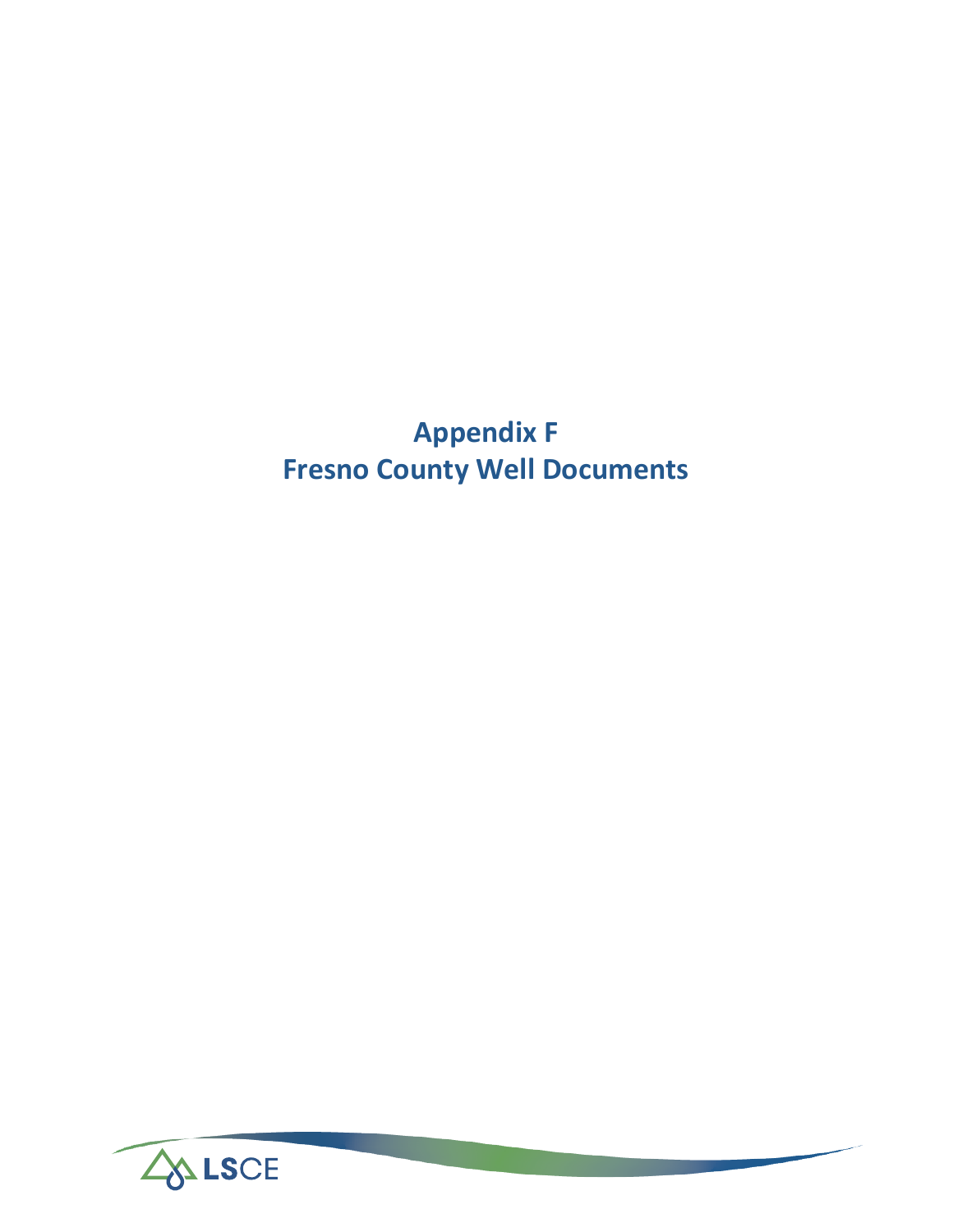

## **FRESNO COUNTY DEPARTMENT OF PUBLIC HEALTH ENVIRONMENTAL HEALTH DIVISION**

P.O. Box 11867, Fresno, California 93775 Tel: (559) 600-3357 FAX: (559) 600-3379 Website: [www.fcdph.org](http://www.fcdph.org/)

# **REQUIREMENTS FOR MAINTAINING AN INACTIVE WATER WELL**

An inactive water well is considered "abandoned" if it has not been used for a period of one year and must be destroyed by a licensed C-57 water well contractor unless the owner demonstrates intention to use the well again. In accordance with Section 115700 of the [California Health and Safety Code,](http://www.leginfo.ca.gov/cgi-bin/calawquery?codesection=hsc&codebody=&hits=20) the well owner shall properly maintain an inactive well as evidence of intention for future use in such a way that the following requirements are met:

- 1. The well shall not impair the quality of water in the well and groundwater encountered by the well.
- 2. The top of the well or well casing will be provided with a cover, that is secured by a lock or by other means to prevent its removal without the aid of equipment or tools, to prevent unauthorized access, to prevent a safety hazard to humans and animals, and to prevent illegal disposal of wastes in the well.

The cover will be watertight where the top of the well casing or other surface openings to the well are below ground level, such as in a vault or below known levels of flooding. The cover will be watertight if the well is inactive for more than five consecutive years. A pump motor, angle drive, or other surface feature of a well, when in compliance with the above provisions, shall suffice as a cover.

- 3. The well will be marked so as to be easily visible and located, and labeled so as to be easily identified as a well.
- 4. The area surrounding the well will be kept clear of brush, debris, and waste materials.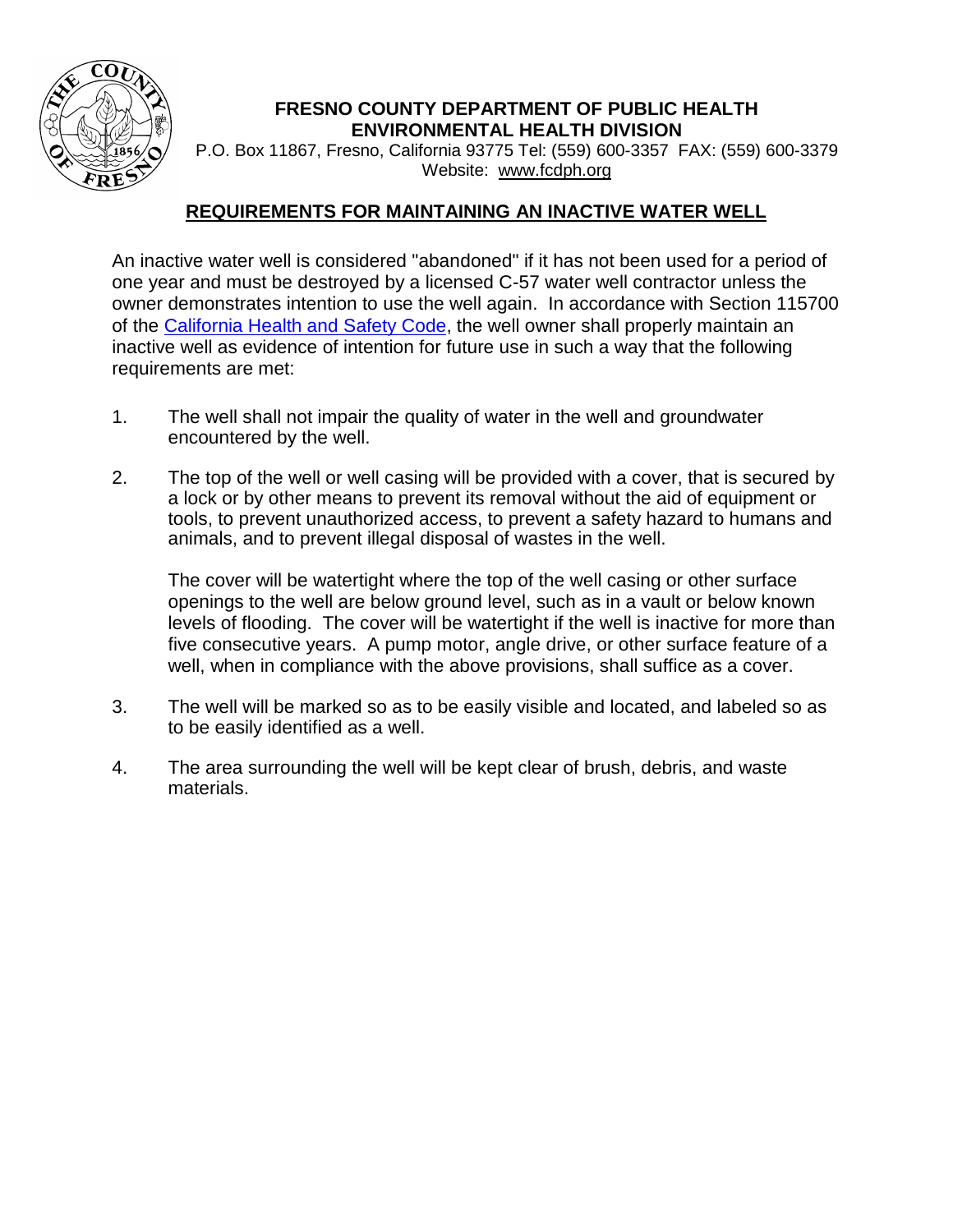

## **FRESNO COUNTY DEPARTMENT OF PUBLIC HEALTH ENVIRONMENTAL HEALTH DIVISION**

P.O. Box 11867, Fresno, California 93775 Tel: (559) 600-3357 FAX: (559) 600-7629

## **WELL DESTRUCTION REQUIREMENTS**

References: California Well Standards Ordinance [WSO] (including DWR Water Well Standards Bulletin 74-81 and 74-90, and subsequent revisions) [http://wwwdpla.water.ca.gov/sd/groundwater/california\\_well\\_standards/](http://wwwdpla.water.ca.gov/sd/groundwater/california_well_standards/well_standards_content.html) well standards content.html California Water Code [WC]

**ONLY persons who possess an active C-57 Water Well Contractors License may perform well destructions.** [WC Section 13750.5; WSO Section 2.4.3] Well destruction performed as an "incidental part" of a larger job by a contractor not possessing a C-57 license is **not** allowed.

No person shall destroy any well without first applying for and receiving a **Permit** issued by the Fresno County Department of Public Health. [WSO Section 2.1.1] All available well construction data shall be submitted with the application for a well destruction permit.

All well destructions shall be performed according to Part III, Sections 20-23, Bulletin 74-81 and 74-90 [WSO Section 3].

- 1. A hole shall be excavated around the well casing to a depth of 5 feet below the ground surface and the well casing removed to the bottom of the excavation (a variance to not excavate the casing may be requested for special circumstances).
- 2. The sealing material used for the upper portion of the well shall be allowed to spill over the casing into the excavation to form a cap.
- 3. After the well has been properly filled, including sufficient time for the sealing material in the excavation to set, the excavation shall be filled with native soil.
- 4. A State of California Well Completion Report ("Well Log") shall be submitted to the Fresno County Department of Public Health within 30 days of the completion of any well destruction. [WC Section 13751; WSO Section 7.1].

Materials used for sealing and fill materials are as follows:

- 1. Impervious Sealing Materials. Approved imperious materials include neat cement, sand-cement grout, concrete, and betonite clay.
- 2. Filler Material. These include clay, silt, sand, gravel, crushed stone and clean native soils.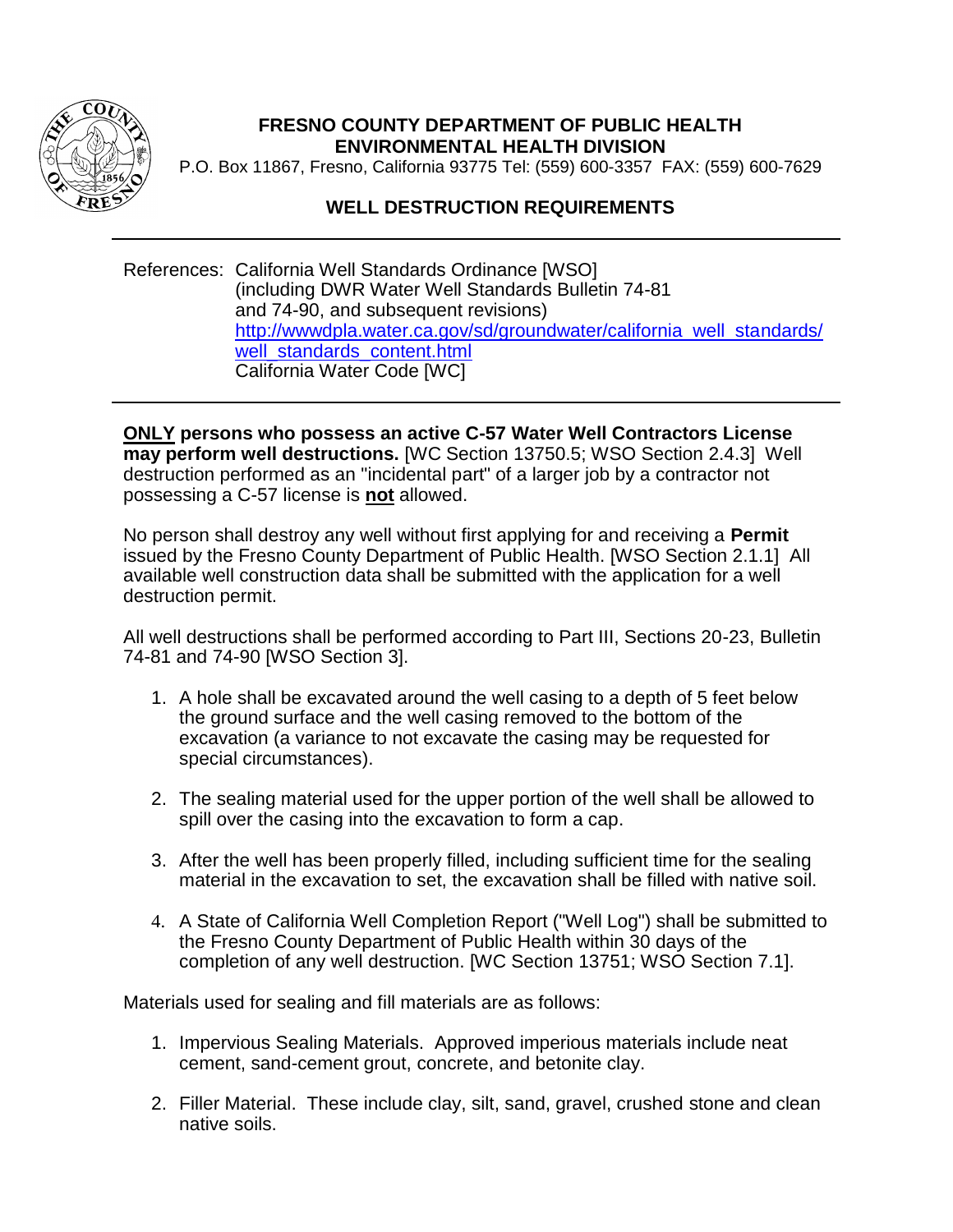

#### **DEPARTMENT OF PUBLIC HEALTH - ENVIRONMENTAL HEALTH DIVISION P.O. Box 11867 Zip 93775, 1221 Fulton Street, Fresno, California 93721 Telephone: (559) 600-3357 Fax: (559) 600-7629 Website: www.fcdph.org/water PERMIT TO CONSTRUCT, DEEPEN, DESTROY, RECONDITION, OR REPAIR A WELL**

|                                                                                                                                                  | <b>OFFICE USE ONLY</b>                   |                                                                                                                                                                                                                                                                                                                     |  |  |  |  |  |  |  |  |
|--------------------------------------------------------------------------------------------------------------------------------------------------|------------------------------------------|---------------------------------------------------------------------------------------------------------------------------------------------------------------------------------------------------------------------------------------------------------------------------------------------------------------------|--|--|--|--|--|--|--|--|
| <b>Application Date</b><br><b>Estimated Start Date</b>                                                                                           |                                          | <b>PE</b> and the state of the state of the state of the state of the state of the state of the state of the state of the state of the state of the state of the state of the state of the state of the state of the state of the s                                                                                 |  |  |  |  |  |  |  |  |
| $T$ R R S R S                                                                                                                                    | FA#                                      | $CT \qquad \qquad \qquad \qquad$                                                                                                                                                                                                                                                                                    |  |  |  |  |  |  |  |  |
|                                                                                                                                                  | $\Box$ Corcoran Clay Depth               | <b>Ft</b><br><u>and a state</u>                                                                                                                                                                                                                                                                                     |  |  |  |  |  |  |  |  |
|                                                                                                                                                  |                                          | (see Special Corcoran Clay Annular Seal Requirements on attachment)                                                                                                                                                                                                                                                 |  |  |  |  |  |  |  |  |
|                                                                                                                                                  | $\Box$ Well Location in Flood Zone       | Zone:                                                                                                                                                                                                                                                                                                               |  |  |  |  |  |  |  |  |
|                                                                                                                                                  |                                          | (Extend Casing above known flood level; Flood Elevation Certificate required to be submitted to<br>the Fresno Co. Public Works. Dept. prior to approval of the well electrical permit.)                                                                                                                             |  |  |  |  |  |  |  |  |
|                                                                                                                                                  |                                          | Approved ______________ Date________ Seal Insp. ________ Date ________                                                                                                                                                                                                                                              |  |  |  |  |  |  |  |  |
|                                                                                                                                                  |                                          | Final Insp. _______________ Date _______________Supervisor______________________                                                                                                                                                                                                                                    |  |  |  |  |  |  |  |  |
|                                                                                                                                                  |                                          |                                                                                                                                                                                                                                                                                                                     |  |  |  |  |  |  |  |  |
|                                                                                                                                                  |                                          |                                                                                                                                                                                                                                                                                                                     |  |  |  |  |  |  |  |  |
|                                                                                                                                                  |                                          |                                                                                                                                                                                                                                                                                                                     |  |  |  |  |  |  |  |  |
|                                                                                                                                                  |                                          |                                                                                                                                                                                                                                                                                                                     |  |  |  |  |  |  |  |  |
| <b>Type of Well</b><br><b>Type of Work</b>                                                                                                       | <b>Intended Use</b>                      | <b>Well Construction</b>                                                                                                                                                                                                                                                                                            |  |  |  |  |  |  |  |  |
| $\Box$ New Well<br>$\Box$ Casing Driven                                                                                                          | □ Domestic Private                       |                                                                                                                                                                                                                                                                                                                     |  |  |  |  |  |  |  |  |
| □ Cable Tool<br>$\Box$ Replacement Well<br>$\Box$ Hardrock<br>Reconstruction/Deepening                                                           | □ Domestic Public<br>$\Box$ Agricultural | Well Casing Diameter_________________________ in                                                                                                                                                                                                                                                                    |  |  |  |  |  |  |  |  |
| <b>Test Hole</b><br>$\Box$ Auger                                                                                                                 | $\Box$ Industrial                        | Conductor Casing Material                                                                                                                                                                                                                                                                                           |  |  |  |  |  |  |  |  |
| $\Box$ Destruction<br>$\Box$ Direct Rotary                                                                                                       | $\Box$ Cathodic                          | Conductor Casing Diameter_______________                                                                                                                                                                                                                                                                            |  |  |  |  |  |  |  |  |
| Reverse Rotary                                                                                                                                   | $\sqcap$ Test Hole                       | <b>Ft</b>                                                                                                                                                                                                                                                                                                           |  |  |  |  |  |  |  |  |
|                                                                                                                                                  | $\Box$ Monitoring<br>$\Box$ Soil-Boring  | Annular Seal Depth <b>Exercise Seal Depth</b><br>Ft<br><b>Borehole Diameter</b>                                                                                                                                                                                                                                     |  |  |  |  |  |  |  |  |
|                                                                                                                                                  | $\Box$ Other                             | Gravel Pack ■ Yes ■ No                                                                                                                                                                                                                                                                                              |  |  |  |  |  |  |  |  |
| <b>Well Destruction</b>                                                                                                                          |                                          |                                                                                                                                                                                                                                                                                                                     |  |  |  |  |  |  |  |  |
| Type □ Gravel Pack □ Open Bottom □ Uncased □ Other________                                                                                       |                                          | <b>Sealing Material/Seal Placement Method</b>                                                                                                                                                                                                                                                                       |  |  |  |  |  |  |  |  |
| Well Diameter_____________ In Total Depth_______________ Ft                                                                                      |                                          | □ Neat Cement □ 11 Sack Sand Cement □ Concrete                                                                                                                                                                                                                                                                      |  |  |  |  |  |  |  |  |
| Depth to Water___________ Ft                                                                                                                     | Seal Depth__________ Ft                  | □ Bentonite Chips – Product Name                                                                                                                                                                                                                                                                                    |  |  |  |  |  |  |  |  |
|                                                                                                                                                  |                                          | $\Box$ Pumped $\Box$ Free Fall (allowed only when the interval                                                                                                                                                                                                                                                      |  |  |  |  |  |  |  |  |
| □ Casing cut off Ft Below Grade (6ft max allowed)                                                                                                |                                          | to be sealed is dry and less than 30 Ft depth)                                                                                                                                                                                                                                                                      |  |  |  |  |  |  |  |  |
| □ Oil lubricated pump (Any oil in the well shall be removed and properly                                                                         |                                          |                                                                                                                                                                                                                                                                                                                     |  |  |  |  |  |  |  |  |
| disposed of prior to destruction)                                                                                                                |                                          |                                                                                                                                                                                                                                                                                                                     |  |  |  |  |  |  |  |  |
| Setbacks   All setbacks exceed 300 Feet   Other Wells                                                                                            | F <sub>t</sub>                           |                                                                                                                                                                                                                                                                                                                     |  |  |  |  |  |  |  |  |
|                                                                                                                                                  |                                          |                                                                                                                                                                                                                                                                                                                     |  |  |  |  |  |  |  |  |
|                                                                                                                                                  |                                          |                                                                                                                                                                                                                                                                                                                     |  |  |  |  |  |  |  |  |
|                                                                                                                                                  |                                          |                                                                                                                                                                                                                                                                                                                     |  |  |  |  |  |  |  |  |
| FEE <sup>1</sup> \$656 (Domestic/Agricultural/ Cathodic/Test Hole PE4650, Public/Industrial PE4652) <sup>1</sup> \$441 (Well Destruction PE4651) |                                          |                                                                                                                                                                                                                                                                                                                     |  |  |  |  |  |  |  |  |
| □ No Charge (Monitoring Well/Soil Boring PE4653)<br>PAYMENT METHOD □ Cash □ Check □ Credit Card (Online Payment Receipt Attached)                |                                          |                                                                                                                                                                                                                                                                                                                     |  |  |  |  |  |  |  |  |
|                                                                                                                                                  |                                          | I hereby certify that the information described herein is correct. I understand that all work is to be done in accordance with the California Well Standards                                                                                                                                                        |  |  |  |  |  |  |  |  |
|                                                                                                                                                  |                                          | Ordinance and the conditions of this permit application, including any conditions which are added by the Environmental Health Division upon review of                                                                                                                                                               |  |  |  |  |  |  |  |  |
|                                                                                                                                                  |                                          | this application and issuance of the permit. I certify that I have a current C-57 Contractor's License and, if I employ workers, a current certificate of<br>Workers' Compensation Insurance. I further understand that any permit issued pursuant to this application is subject to such further conditions as may |  |  |  |  |  |  |  |  |
| be deemed necessary to ensure compliance with the Ordinance. Note: This permit is non-transferable and is valid for 180 days.                    |                                          |                                                                                                                                                                                                                                                                                                                     |  |  |  |  |  |  |  |  |
| <b>CONTRACTOR SIGNATURE:</b>                                                                                                                     |                                          |                                                                                                                                                                                                                                                                                                                     |  |  |  |  |  |  |  |  |
|                                                                                                                                                  |                                          |                                                                                                                                                                                                                                                                                                                     |  |  |  |  |  |  |  |  |
| <b>DATE:</b>                                                                                                                                     |                                          |                                                                                                                                                                                                                                                                                                                     |  |  |  |  |  |  |  |  |
|                                                                                                                                                  |                                          |                                                                                                                                                                                                                                                                                                                     |  |  |  |  |  |  |  |  |
|                                                                                                                                                  |                                          |                                                                                                                                                                                                                                                                                                                     |  |  |  |  |  |  |  |  |
| <b>OFFICE USE ONLY - ENVISION CLERICAL:</b>                                                                                                      |                                          |                                                                                                                                                                                                                                                                                                                     |  |  |  |  |  |  |  |  |
| Account# ___________________________ Invoice# __________________________________                                                                 |                                          |                                                                                                                                                                                                                                                                                                                     |  |  |  |  |  |  |  |  |
| Entered By __________________________                                                                                                            |                                          |                                                                                                                                                                                                                                                                                                                     |  |  |  |  |  |  |  |  |
|                                                                                                                                                  |                                          |                                                                                                                                                                                                                                                                                                                     |  |  |  |  |  |  |  |  |